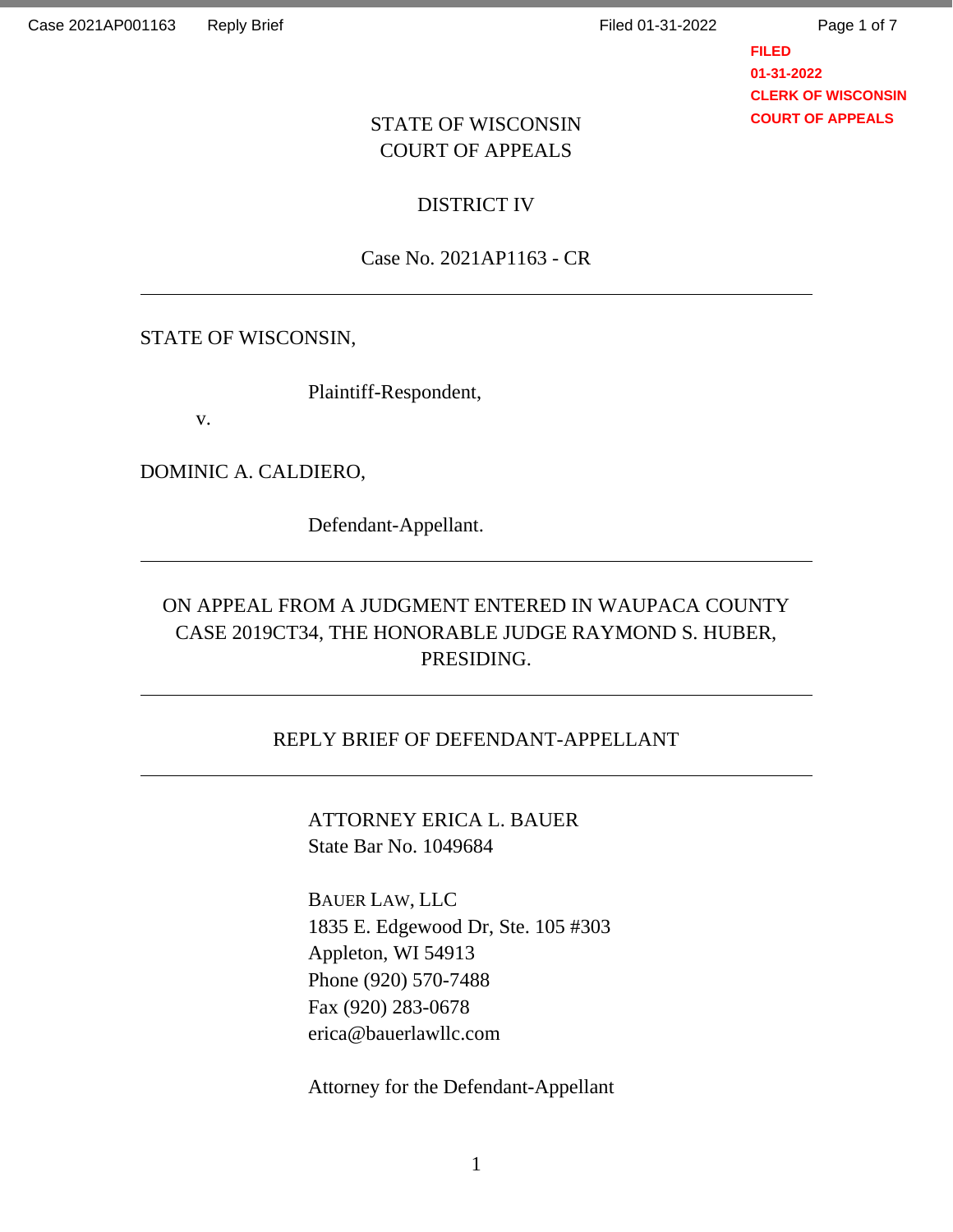#### **ARGUMENT**

## **I. The State improperly charged Caldiero in count four because he was not subject to a prohibited alcohol concentration of 0.02 and therefore, the criminal complaint was defective and should have been dismissed.**

The State argues that Caldiero was subject to an ignition interlock device, pursuant to sec. 343.301, Wis. Stats. Wis. Stat. § 343.301 (2015). The State relies solely upon the argument that a plain reading of the statute supports that finding. The State cites to no legal authority for its position.

The parties agree that Caldiero was convicted of his second impaired driving offense on September 21, 2015. (R. 1, R. 19, R. 119). The parties also agree, that at that time, sec. 343.301, Wis. Stat. provided for a mandatory, minimum, one-year order for installation of an ignition interlock device because Caldiero had a prior and current conviction for operating while intoxicated. Wis. Stat. § 343.301 (2015).

In 2015, the statute requiring an order for ignition interlock provided that the court:

> shall order a person's operating privilege for the operating of 'Class D' vehicles be restricted to operating vehicles that are equipped with an ignition interlock device and, … shall order that each motor vehicle for which the person's name appears on the vehicle's certificate of title or registration be equipped with an ignition interlock device … .

Wis. Stat. § 340.301(1g) (2013-14). The plain language set forth in that section does nothing to establish two separate timelines for the applicability of the restriction. The duty to restrict a driver's operating privilege is directly tied to the duty to equip a vehicle owned, titled, or registered to the driver whose operating privilege is restricted.

Caldiero interprets the statutes to mean that a person is subject to a duty to install an ignition interlock device while his operating privileges are restricted because that is what the statute clearly provided for and that is what the trial court ordered when he was sentenced for his second offense:

> I will direct that during that period of revocation you operate vehicles equipped with ignition interlock devices.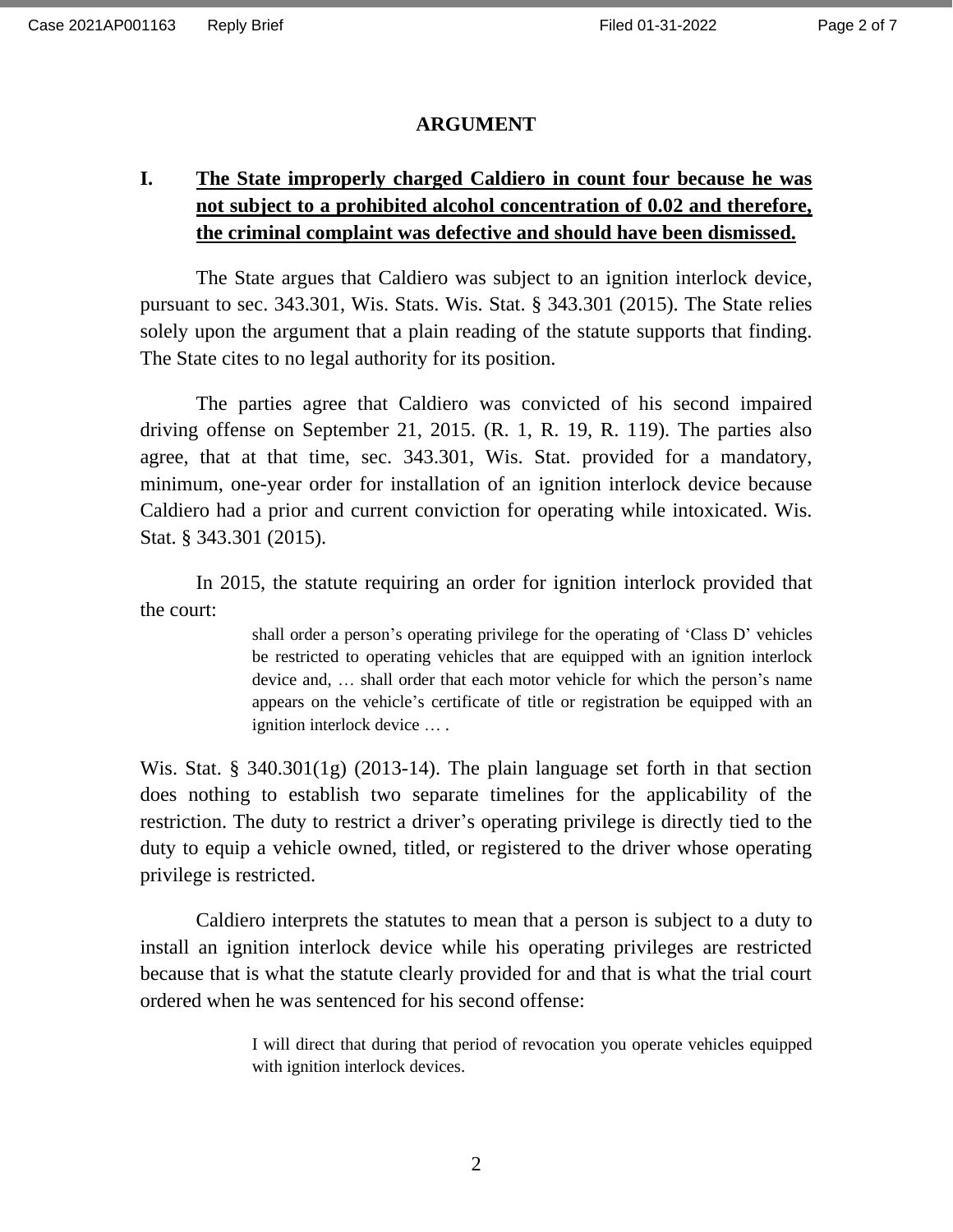(App. 11-12). When Caldiero was sentenced for his second offense OWI, the trial court ordered a 13-month revocation and a 13-month ignition interlock order and ordered that both begin immediately (on September 21, 2015).

The State argues that the plain language of the statute provides that any defendant who was sentenced in 2015 was subject to a requirement to install *and use* an ignition interlock device for the entire length of time that was set by the trial court. Therefore, the State argues that the plain language of the statute provided that Caldiero was required to install *and use* an ignition interlock device for a total of thirteen months before he was relieved from being subject to the order.

However, the portion of the statute that provided for the start date and term of the ignition interlock requirement does not support the State's argument. At best, the statute was ambiguous.

If, as the State asserts, the restriction on a person's operating privilege was not tied to the installation of the device, then Caldiero has never been subject to an ignition interlock order when it comes to his operating privileges. Under the State's interpretation of the statute, if the two requirements (privileges to drive and use of the ignition interlock device) are separate, then Caldiero has never yet been subject to a restriction on his driving privileges because as his trial attorney argued, he had never been issued his license.

The ignition interlock statute in 2015 provided that the restriction on a person's driving privilege would begin "on the date the department issues any license," by default. The State cannot argue that Caldiero's operating privileges were restricted by the ignition interlock requirement in 2015 and, also, argue that it had not yet begun because he didn't get his license.

That interpretation is contrary to the plain language of the statute. The statute very clearly provided for only two start dates relating to the ignition interlock requirements: upon licensure and upon immediate order by the Court. The ambiguity of the statute prompted the amendment of the statute in 2017.

The legislature amended the statute to preclude defendants from sitting out their ignition interlock requirement. (App. 9). The revised statute provided for the operating restriction to begin immediately when the order was imposed and for the minimum length to run from the date of licensure. The State's argument is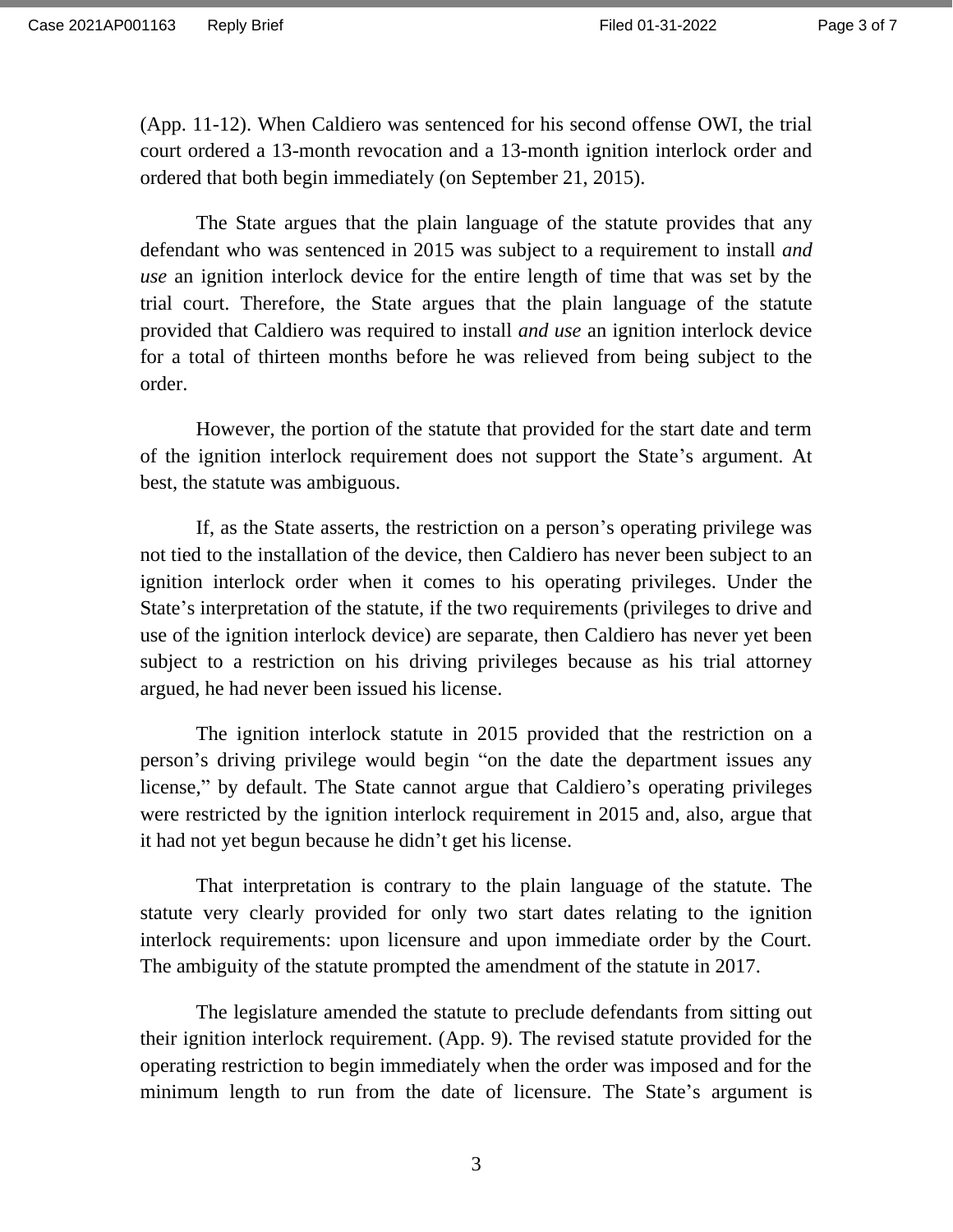consistent with the new statute, but not with the law as it existed in 2015. Wis. Stat. § 343.301(2m) (2019).

At the time of Caldiero's sentencing for the second offense, the statute permitted the sentencing court to order "the installation of an ignition interlock device under sub. (1g)(am)1, immediately." Wis. Stat. § 340.301(2m) (2013-14). The plain language of the statute permitted a trial court to set the length of the order to which a defendant would be subject to the order and permitted the trial court to determine when the order would begin. In this case, the trial court set the length of Caldiero's ignition interlock term at thirteen months and ordered it to begin immediately.

Therefore, from the date that the thirteen months had run, in October of 2016, until Caldiero was arrested in this case (without having had a license reinstated), Caldiero was not subject to any requirement to have an ignition interlock device installed on his vehicle. That is consistent with the plain language of the statute.

The State's argument belies the common-sense application of the statute. Under the State's interpretation, the trial court ordered Caldiero to be subject to a restriction of his driving privileges, i.e., that Caldiero was prohibited from driving without an ignition interlock device during the thirteen months following his sentencing hearing but was not yet subject to a restriction of his driving privileges pertaining to the ignition interlock requirement.

Furthermore, the State relies upon no legal authority for its position. Furthermore, the plain language of the statute does not support the State's argument. Rather, the plain language of the statute clearly provides for the trial court to determine two things back in 2015: how long a defendant would be subject to an ignition interlock order and when it would begin. In this case, the judge ordered that Caldiero's ignition interlock order began immediately at the time of sentencing and ran for a period of thirteen months.

Caldiero maintains that under the legislative authority that existed in 2015, he was subject to the requirement to install an ignition interlock device (and was subject to the restricted prohibited alcohol concentration) immediately when he was sentenced on September 21, 2015, and, expiring in 2016. The statute did not provide for a continuance of the ignition interlock order beyond the time period specified by the trial court. Alternatively, if the restriction on his operating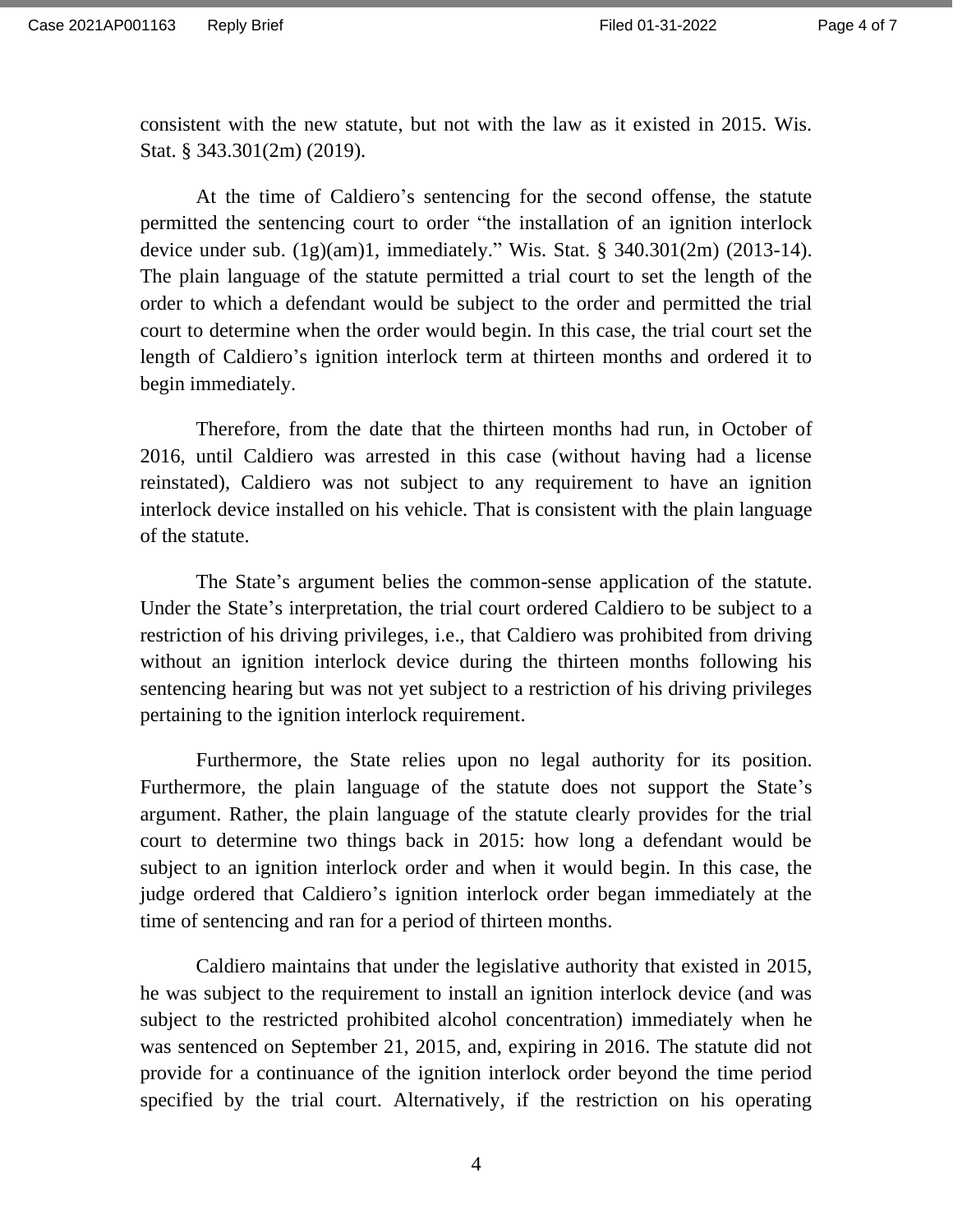privilege did not begin immediately when he was sentenced, then it never began because he was never issued a license, pursuant to sec. 343.301(2m) (2015).

#### **II. Caldiero is entitled to an additional ten days of sentence credit.**

The State concedes that from the moment Caldiero was arrested on January 11, 2019, until he was released on the probation hold on January 24, 2019, that Caldiero was held in connection with this case. (State's Br. At p. 9). The State acknowledges that the probation hold (from January 11, 2019, to January 24, 2019) was resulting from the arrest related to the charges in this case. Therefore, Caldiero should be granted an additional ten days of credit.

The State asks this Court to reject the Supreme Court's holding in *State v. Beets. State v. Beets,* 124 Wis. 2d 372, 380, 369 N.W.2d 382, 386 (Wis. 1985). In *Beets,* the Supreme Court clearly held that when a defendant is held on both current charges and a supervision hold related to those current charges, that the defendant is held in connection with both cases. *Id.*

However, the State asks this Court to find that if the defendant is later revoked on the hold, that the revocation itself breaks the tie warranting sentence credit to be granted toward the current charges. That argument is in direct contrast to the Supreme Court's rationale and holding. Therefore, Caldiero asks this Court to reject that argument.

Section 973.155, Wis. Stats. requires that when a defendant is confined prior to trial, in connection with a case, he must be granted credit. *State v. Carter,*  2010 WI 77, ¶ 56, 327 Wis. 2d 1, 785 N.W.2d 516. Caldiero has shown, and the State agrees, that he was held in connection with this case when he remained in custody on a probation hold on January 14, 2019, to January 24, 2019. Therefore, he is entitled to the additional ten days of credit.

The State argues that the trial court "generally" would have intended to order this case consecutive to the earlier case. The State argues that the trial court was prohibited from ordering the sentence in this case to be consecutive to the revocation case because the case was served. Caldiero disagrees. Nothing permitted the trial court from ordering that this case was consecutive to any other sentences, thereby removing dual credit from being applicable in this case.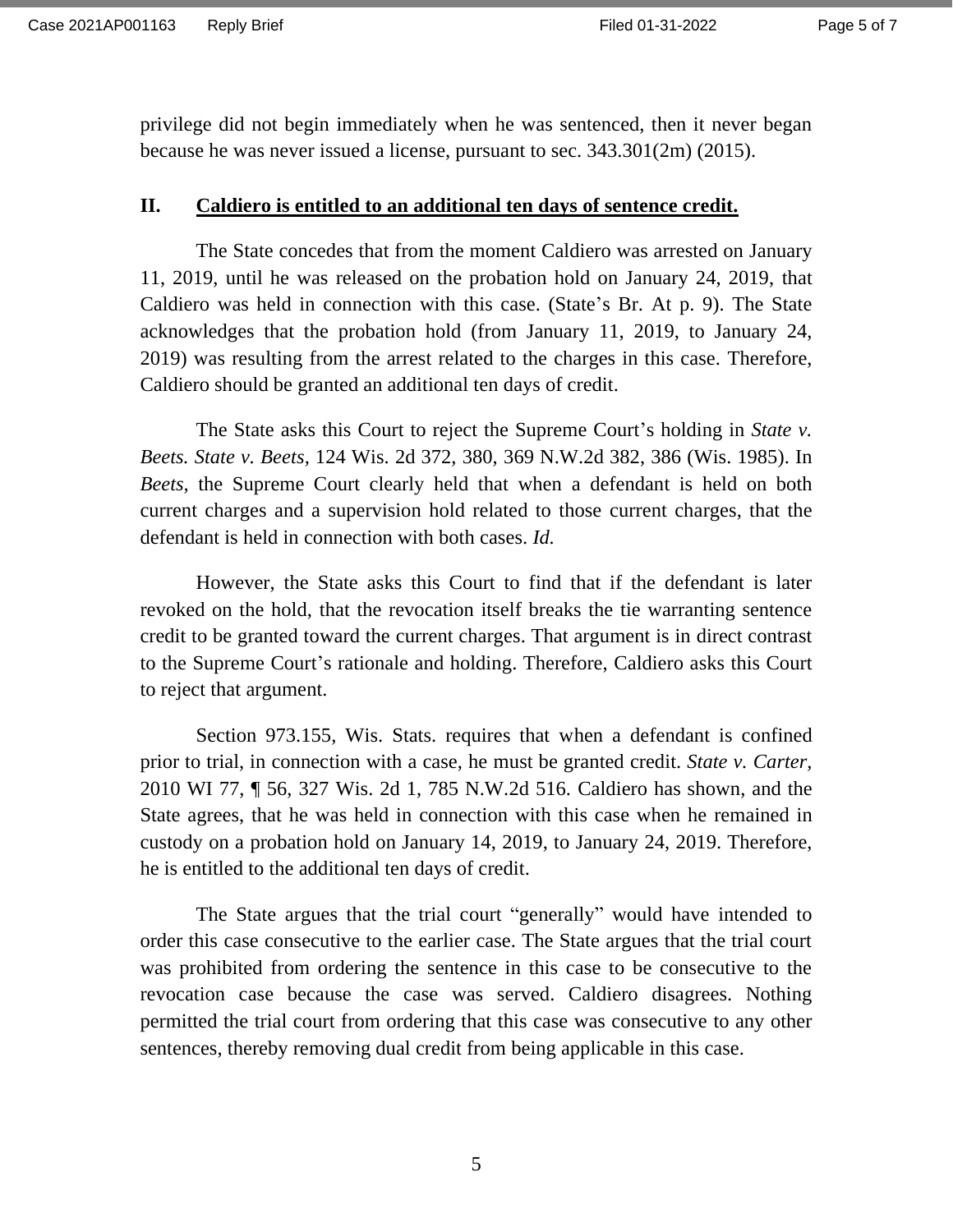However, at the time of sentencing, the trial court was silent about whether this sentence was consecutive or concurrent to any other sentence. Nothing in this record supports a finding that the trial court intended the sentence to be consecutive. The State did not advocate for a consecutive sentence and the trial court did not specify a desire about the same. Therefore, by default, the sentence in this case is concurrent to any other sentence.

The sentence credit statute provides that Caldiero *shall* be granted credit for that time. The sentencing court granted Caldiero only four days of credit. Therefore, if the judgment entered on count four is not set aside, Caldiero asks this Court to grant him the additional ten days of credit for a total of fourteen days.

#### **CONCLUSION**

The defendant respectfully requests that this Court vacate the judgment entered against Caldiero on count four. If the judgment is not vacated, then Caldiero respectfully request that an amended judgment be ordered to reflect that he is entitled to fourteen days of pretrial confinement credit.

Signed and dated: January 31, 2022.

Respectfully submitted,

*Electronically Signed by Erica L. Bauer* ERICA L. BAUER State Bar No. 1049684

Bauer Law, LLC 1835 E. Edgewood Dr, Ste. 105 #303 Appleton, WI 54913 Phone (920) 570-7488 Fax (920) 283-0678 Email: erica@bauerlawllc.com

Attorney for the Defendant-Appellant